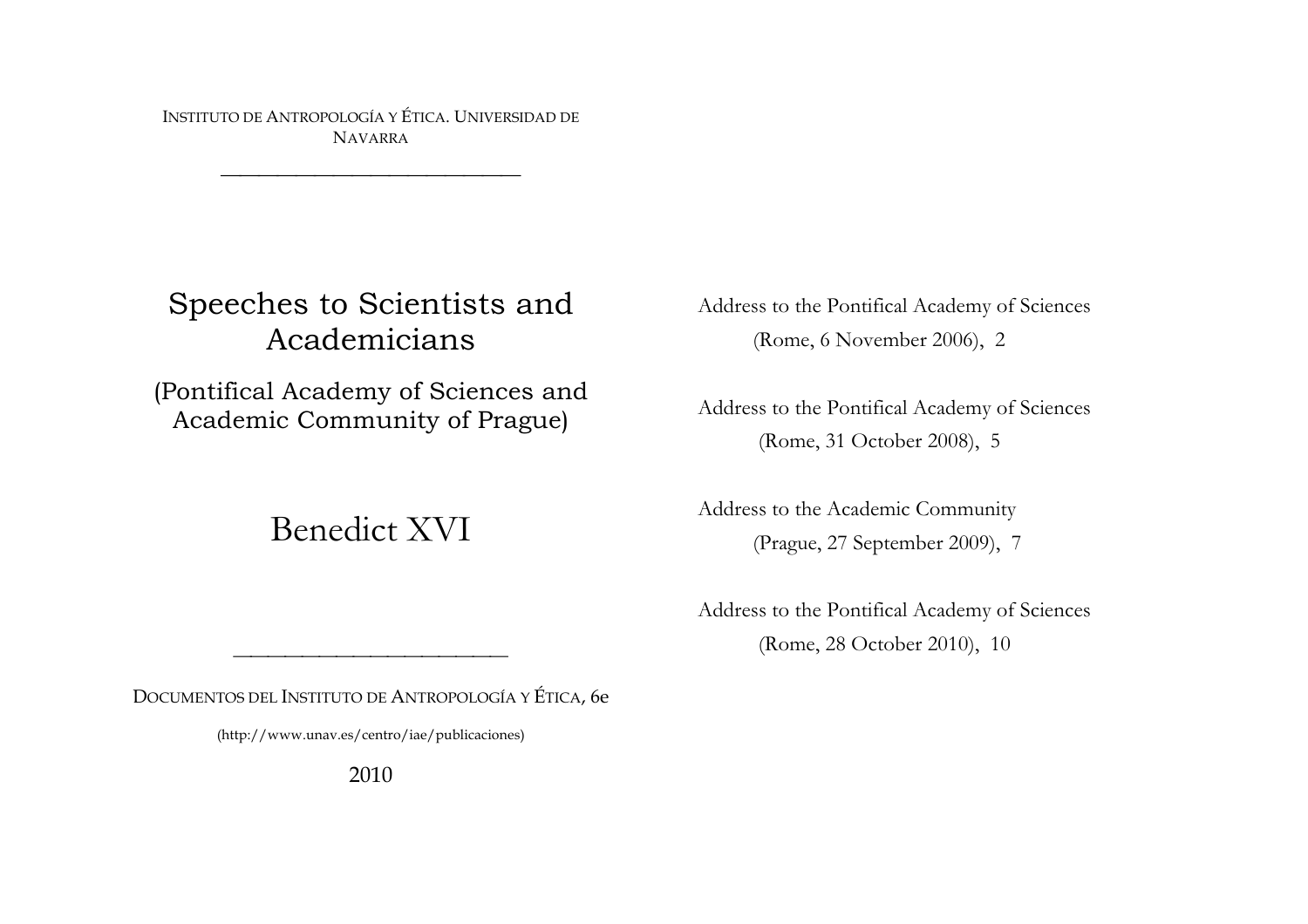## ADDRESS TO THE PONTIFICAL ACADEMY OF **SCIENCES**

(Rome, Monday, 6 November 2006)

Your Excellencies, Distinguished Ladies and Gentlemen,

I am pleased to greet the members of Pontifical Academy of Sciences on the occasion of this Plenary Assembly, and I thank Professor Nicola Cabibbo for his kind words of greeting in your name. The theme of your meeting –"Predictability in Science: Accuracy and Limitations"– deals with a distinctive attribute of modern science. Predictability, in fact, is one of the chief reasons for science's prestige in contemporary society. The establishment of the scientific method has given the sciences the ability to predict phenomena, to study their development, and thus to control the environment in which man lives.

This increasing 'advance' of science, and especially its capacity to master nature through technology, has at times been linked to a corresponding 'retreat' of philosophy, of religion, and even of the Christian faith. Indeed, some have seen in the progress of modern science and technology one of the main causes of secularization and materialism: why invoke God's control over these phenomena when science has shown itself capable of doing the same thing? Certainly the Church acknowledges that "with the help of science and technology…, man has extended his mastery over almost the whole of nature", and thus "he now produces by his own enterprise benefits once looked for from heavenly powers" (*Gaudium et Spes*, 33). At the same time, Christianity does not posit an inevitable conflict between supernatural faith and scientific progress. The very starting-point of Biblical revelation is the affirmation that God created human beings, endowed them with reason, and set them over all the creatures of the earth. In this way, man has become the steward of creation and God's "helper". If we think, for example, of how modern science, by predicting natural phenomena, has contributed to the protection of the environment, the progress of developing nations, the fight against epidemics, and an increase in life expectancy, it becomes clear that there is no conflict between God's providence and human enterprise. Indeed, we could say that the work of predicting, controlling and governing nature, which science today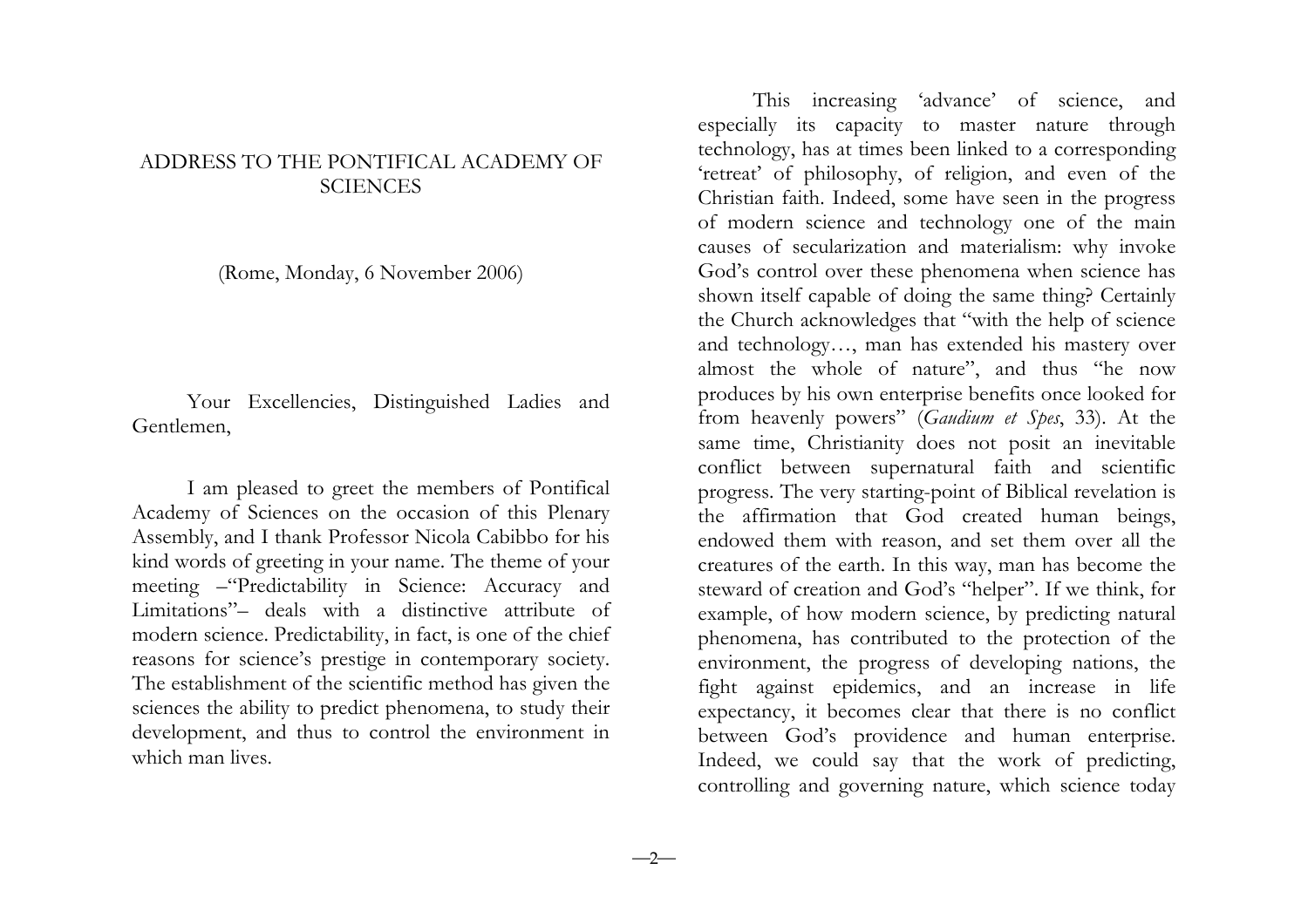renders more practicable than in the past, is itself a part of the Creator's plan.

Science, however, while giving generously, gives only what it is meant to give. Man cannot place in science and technology so radical and unconditional a trust as to believe that scientific and technological progress can explain everything and completely fulfil all his existential and spiritual needs. Science cannot replace philosophy and revelation by giving an exhaustive answer to man's most radical questions: questions about the meaning of living and dying, about ultimate values, and about the nature of progress itself. For this reason, the Second Vatican Council, after acknowledging the benefits gained by scientific advances, pointed out that the "scientific methods of investigation can be unjustifiably taken as the supreme norm for arriving at truth", and added that "there is a danger that man, trusting too much in the discoveries of today, may think that he is sufficient unto himself and no longer seek the higher values" (*ibid*., 57).

Scientific predictability also raises the question of the scientist's ethical responsibilities. His conclusions must be guided by respect for truth and an honest acknowledgment of both the accuracy and the inevitable limitations of the scientific method. Certainly this means avoiding needlessly alarming predictions when these are not supported by sufficient data or exceed science's actual ability to predict. But it also means avoiding the opposite, namely a silence, born of fear, in the face of

genuine problems. The influence of scientists in shaping public opinion on the basis of their knowledge is too important to be undermined by undue haste or the pursuit of superficial publicity. As my predecessor, Pope John Paul II, once observed: "Scientists, precisely because they 'know more', are called to 'serve more'. Since the freedom they enjoy in research gives them access to specialized knowledge, they have the responsibility of using that knowledge wisely for the benefit of the entire human family" (*Address to the Pontifical Academy of Sciences*, 11 November 2002).

Dear Academicians, our world continues to look to you and your colleagues for a clear understanding of the possible consequences of many important natural phenomena. I think, for example, of the continuing threats to the environment which are affecting whole peoples, and the urgent need to discover safe, alternative energy sources available to all. Scientists will find support from the Church in their efforts to confront these issues, since the Church has received from her divine founder the task of guiding people's consciences towards goodness, solidarity and peace. Precisely for this reason she feels in duty bound to insist that science's ability to predict and control must never be employed against human life and its dignity, but always placed at its service, at the service of this and future generations.

There is one final reflection that the subject of your Assembly can suggest to us today. As some of the papers presented in the last few days have emphasized,

 $-3$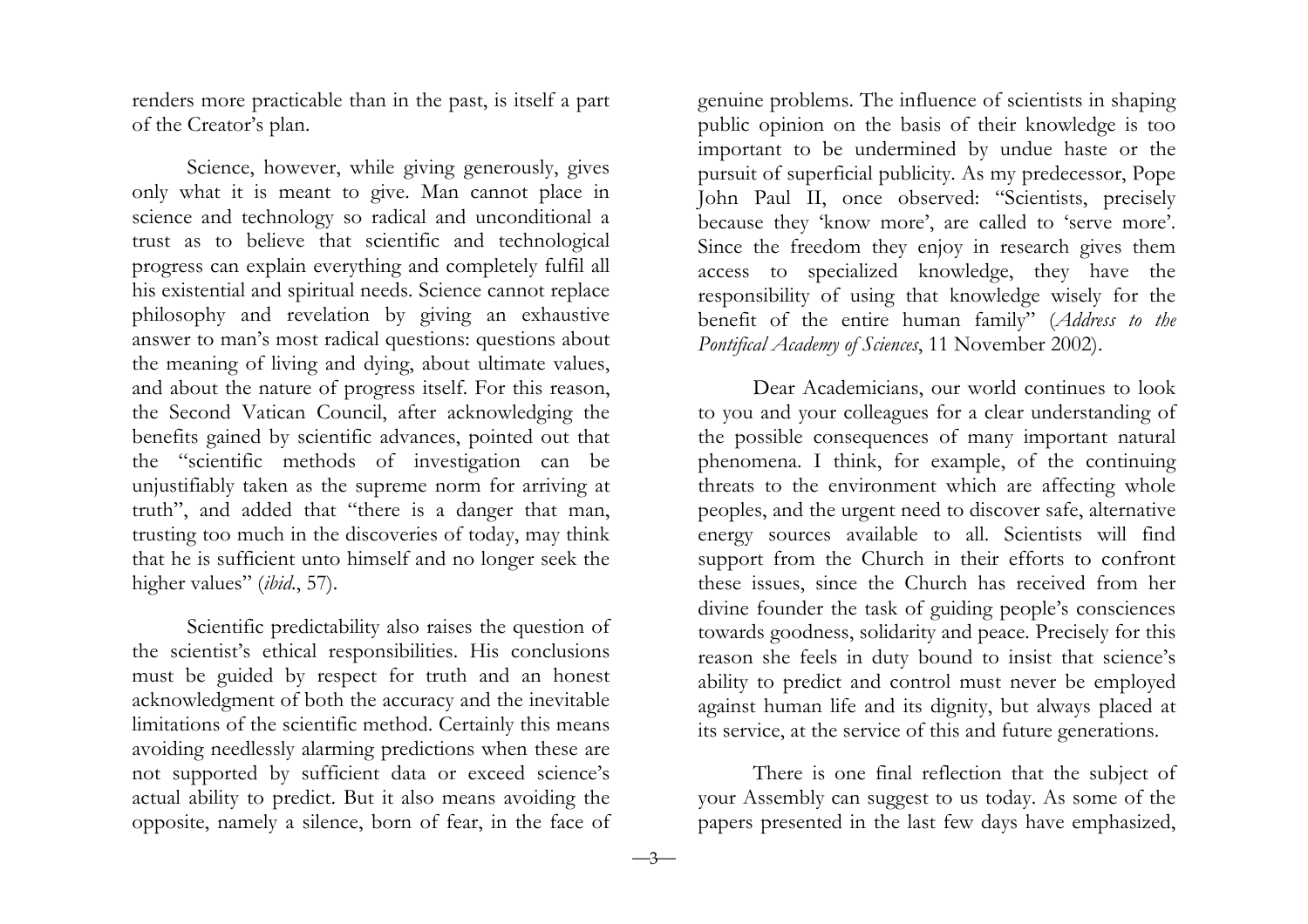the scientific method itself, in its gathering of data and in the processing and use of those data in projections, has inherent limitations that necessarily restrict scientific predictability to specific contexts and approaches. Science cannot, therefore, presume to provide a complete, deterministic representation of our future and of the development of every phenomenon that it studies. Philosophy and theology might make an important contribution to this fundamentally epistemological question by, for example, helping the empirical sciences to recognize a difference between the mathematical inability to predict certain events and the validity of the principle of causality, or between scientific indeterminism or contingency (randomness) and causality on the philosophical level, or, more radically, between evolution as the origin of a succession in space and time, and creation as the ultimate origin of participated being in essential Being.

At the same time, there is a higher level that necessarily transcends all scientific predictions, namely, the human world of freedom and history. Whereas the physical cosmos can have its own spatial-temporal development, only humanity, strictly speaking, has a history, the history of its freedom. Freedom, like reason, is a precious part of God's image within us, and it can never be reduced to a deterministic analysis. Its transcendence vis-à-vis the material world must be acknowledged and respected, since it is a sign of our human dignity. Denying that transcendence in the name

 $-4-$ 

of a supposed absolute ability of the scientific method to predict and condition the human world would involve the loss of what is human in man, and, by failing to recognize his uniqueness and transcendence, could dangerously open the door to his exploitation.

Dear friends, as I conclude these reflections, I once more assure you of my close interest in the activities of this Pontifical Academy and of my prayers for you and your families. Upon all of you I invoke Almighty God's blessings of wisdom, joy and peace.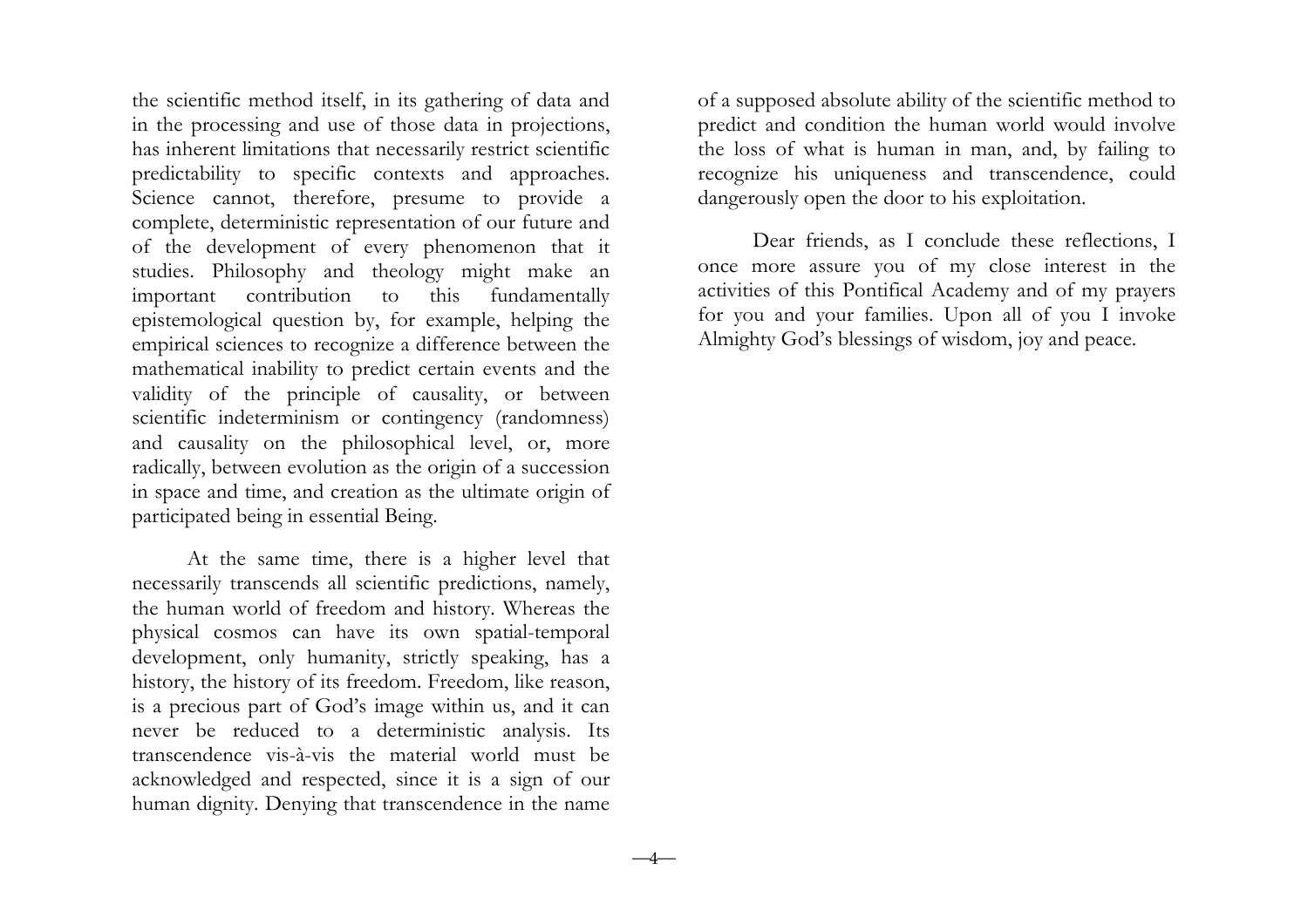## ADDRESS TO THE PONTIFICAL ACADEMY OF **SCIENCES**

(Rome, Friday, 31 October 2008)

#### Distinguished Ladies and Gentlemen,

I am happy to greet you, the members of the Pontifical Academy of Sciences, on the occasion of your Plenary Assembly, and I thank Professor Nicola Cabibbo for the words he has kindly addressed to me on your behalf.

In choosing the topic Scientific Insight into the Evolution of the Universe and of Life, you seek to focus on an area of enquiry which elicits much interest. In fact, many of our contemporaries today wish to reflect upon the ultimate origin of beings, their cause and their end, and the meaning of human history and the universe.

In this context, questions concerning the relationship between science's reading of the world and

the reading offered by Christian Revelation naturally arise. My predecessors Pope Pius XII and Pope John Paul II noted that there is no opposition between faith's understanding of creation and the evidence of the empirical sciences. Philosophy in its early stages had proposed images to explain the origin of the cosmos on the basis of one or more elements of the material world. This genesis was not seen as a creation, but rather a mutation or transformation; it involved a somewhat horizontal interpretation of the origin of the world. A decisive advance in understanding the origin of the cosmos was the consideration of being qua being and the concern of metaphysics with the most basic question of the first or transcendent origin of participated being. In order to develop and evolve, the world must first be, and thus have come from nothing into being. It must be created, in other words, by the first Being who is such by essence.

To state that the foundation of the cosmos and its developments is the provident wisdom of the Creator is not to say that creation has only to do with the beginning of the history of the world and of life. It implies, rather, that the Creator founds these developments and supports them, underpins them and sustains them continuously. Thomas Aquinas taught that the notion of creation must transcend the horizontal origin of the unfolding of events, which is history, and consequently all our purely naturalistic ways of thinking and speaking about the evolution of the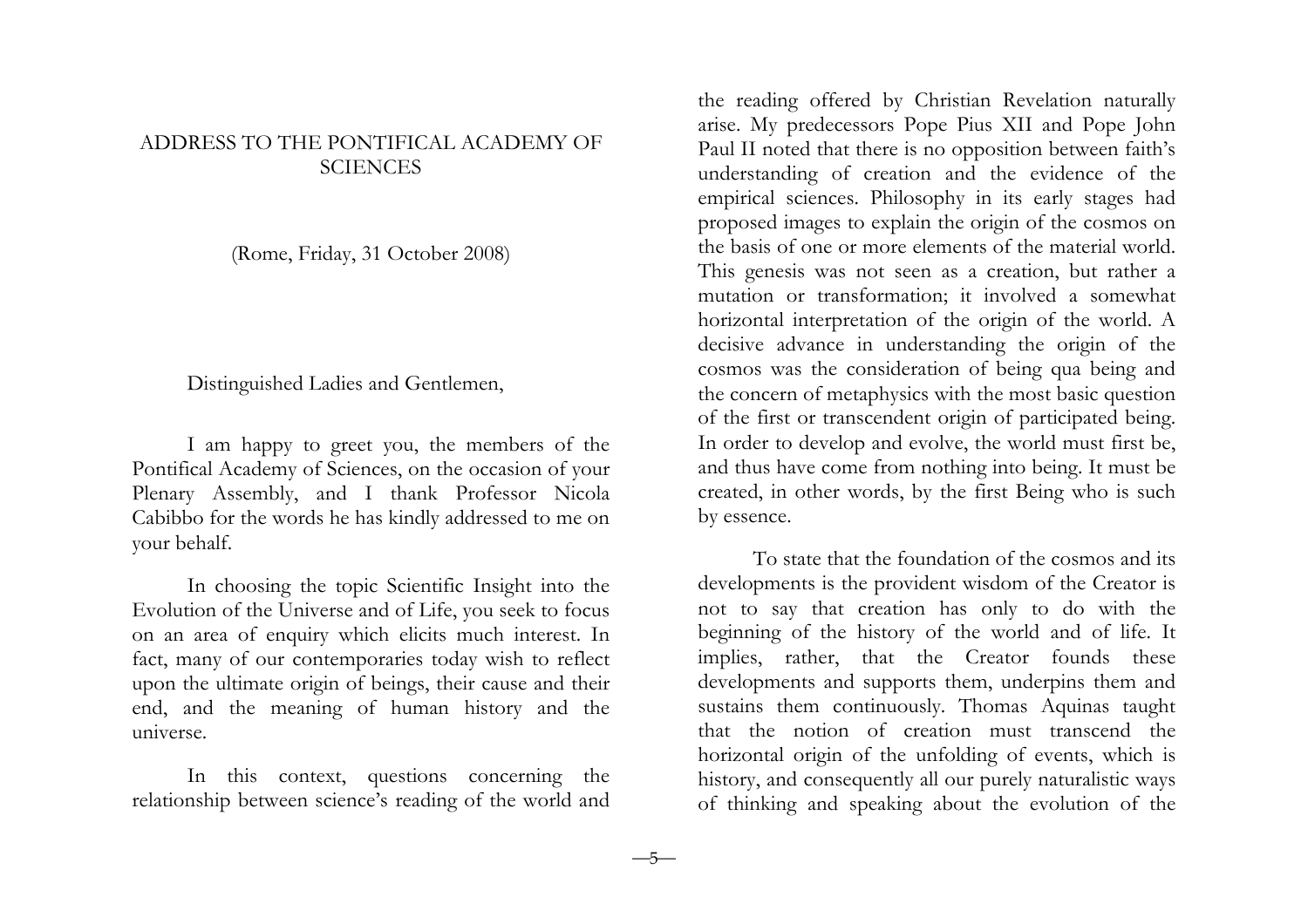world. Thomas observed that creation is neither a movement nor a mutation. It is instead the foundational and continuing relationship that links the creature to the Creator, for he is the cause of every being and all becoming (cf. *Summa Theologiae*, I, q.45, a.3).

To "evolve" literally means "to unroll a scroll", that is, to read a book. The imagery of nature as a book has its roots in Christianity and has been held dear by many scientists. Galileo saw nature as a book whose author is God in the same way that Scripture has God as its author. It is a book whose history, whose evolution, whose "writing" and meaning, we "read" according to the different approaches of the sciences, while all the time presupposing the foundational presence of the author who has wished to reveal himself therein. This image also helps us to understand that the world, far from originating out of chaos, resembles an ordered book; it is a cosmos. Notwithstanding elements of the irrational, chaotic and the destructive in the long processes of change in the cosmos, matter as such is "legible". It has an inbuilt "mathematics". The human mind therefore can engage not only in a "cosmography" studying measurable phenomena but also in a "cosmology" discerning the visible inner logic of the cosmos. We may not at first be able to see the harmony both of the whole and of the relations of the individual parts, or their relationship to the whole. Yet, there always remains a broad range of intelligible events, and the process is rational in that it reveals an order of evident correspondences and undeniable finalities: in the inorganic world, between microstructure and macrostructure; in the organic and animal world, between structure and function; and in the spiritual world, between knowledge of the truth and the aspiration to freedom. Experimental and philosophical inquiry gradually discovers these orders; it perceives them working to maintain themselves in being, defending themselves against imbalances, and overcoming obstacles. And thanks to the natural sciences we have greatly increased our understanding of the uniqueness of humanity's place in the cosmos.

The distinction between a simple living being and a spiritual being that is capax Dei, points to the existence of the intellective soul of a free transcendent subject. Thus the Magisterium of the Church has constantly affirmed that "every spiritual soul is created immediately by God –it is not 'produced' by the parents– and also that it is immortal" (*Catechism of the Catholic Church*, 366). This points to the distinctiveness of anthropology, and invites exploration of it by modern thought.

Distinguished Academicians, I wish to conclude by recalling the words addressed to you by my predecessor Pope John Paul II in November 2003: "scientific truth, which is itself a participation in divine Truth, can help philosophy and theology to understand ever more fully the human person and God's Revelation about man, a Revelation that is completed and perfected

 $-6$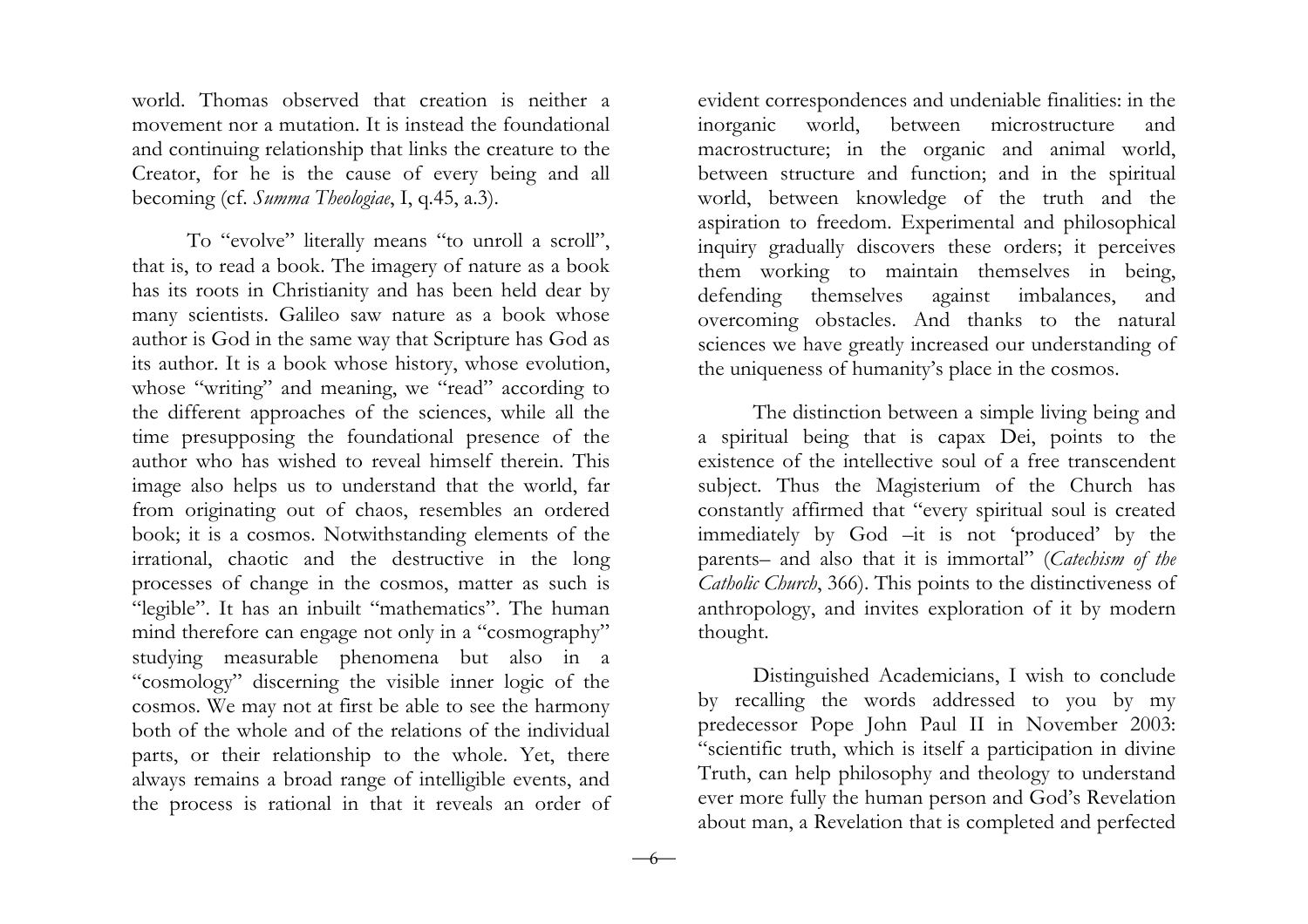in Jesus Christ. For this important mutual enrichment in the search for the truth and the benefit of mankind, I am, with the whole Church, profoundly grateful".

Upon you and your families, and all those associated with the work of the Pontifical Academy of Sciences, I cordially invoke God's blessings of wisdom and peace.

#### ADDRESS TO THE ACADEMIC COMMUNITY

(Vladislav Hall in the Prague Castle, Sunday, 27 September 2009)

Mr President, Distinguished Rectors and Professors, Dear Students and Friends,

Our meeting this evening gives me a welcome opportunity to express my esteem for the indispensable role in society of universities and institutions of higher learning. I thank the student who has kindly greeted me in your name, the members of the university choir for their fine performance, and the distinguished Rector of Charles University, Professor Václav Hampl, for his thoughtful presentation. The service of academia, upholding and contributing to the cultural and spiritual values of society, enriches the nation's intellectual patrimony and strengthens the foundations of its future development. The great changes which swept Czech society twenty years ago were precipitated not least by movements of reform which originated in university and student circles. That quest for freedom has continued to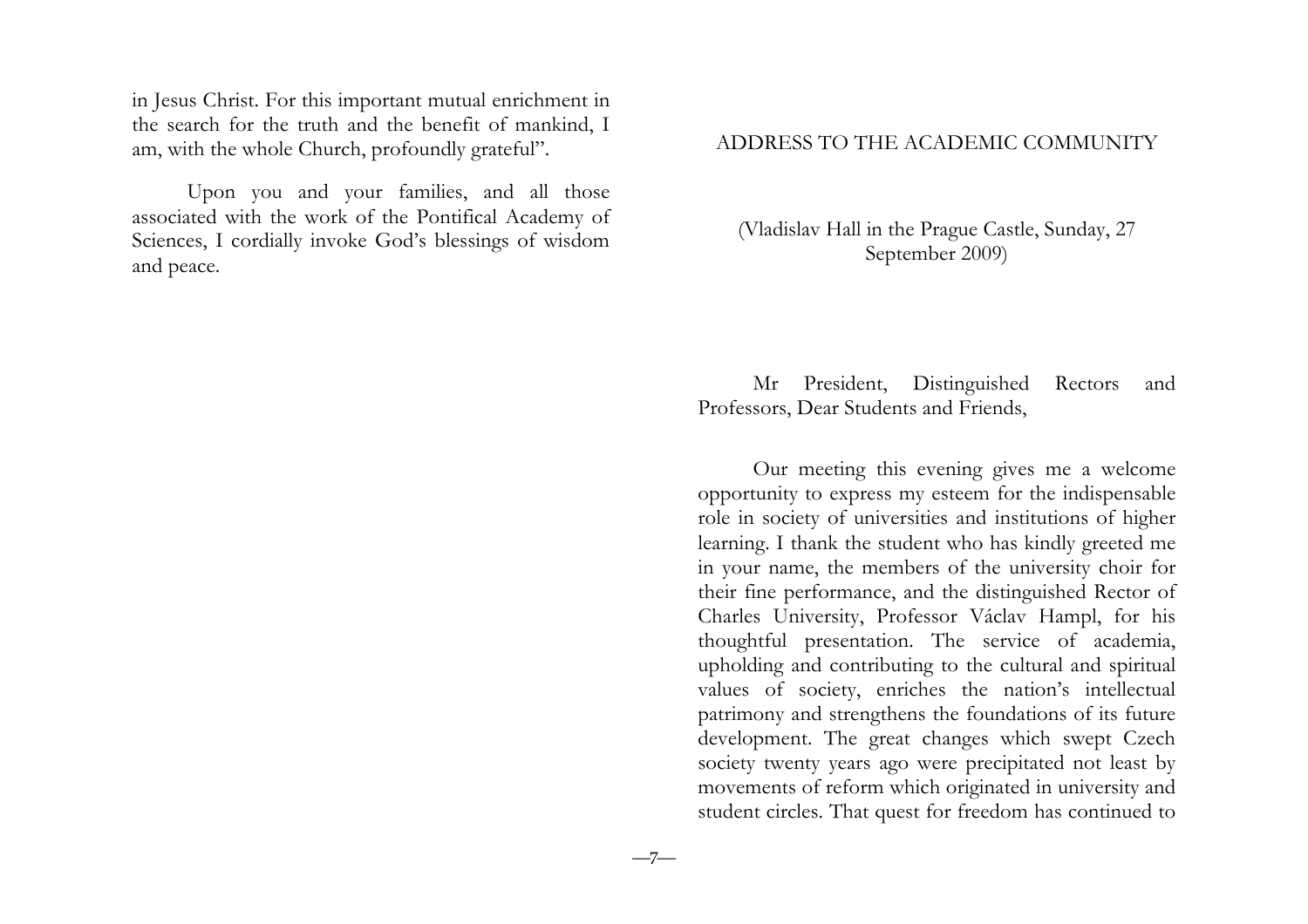guide the work of scholars whose diakonia of truth is indispensable to any nation's well-being.

I address you as one who has been a professor, solicitous of the right to academic freedom and the responsibility for the authentic use of reason, and is now the Pope who, in his role as Shepherd, is recognized as a voice for the ethical reasoning of humanity. While some argue that the questions raised by religion, faith and ethics have no place within the purview of collective reason, that view is by no means axiomatic. The freedom that underlies the exercise of reason –be it in a university or in the Church– has a purpose: it is directed to the pursuit of truth, and as such gives expression to a tenet of Christianity which in fact gave rise to the university. Indeed, man's thirst for knowledge prompts every generation to broaden the concept of reason and to drink at the wellsprings of faith. It was precisely the rich heritage of classical wisdom, assimilated and placed at the service of the Gospel, which the first Christian missionaries brought to these lands and established as the basis of a spiritual and cultural unity which endures to this day. The same spirit led my predecessor Pope Clement VI to establish the famed Charles University in 1347, which continues to make an important contribution to wider European academic, religious and cultural circles.

The proper autonomy of a university, or indeed any educational institution, finds meaning in its accountability to the authority of truth. Nevertheless,

 $-8$ 

that autonomy can be thwarted in a variety of ways. The great formative tradition, open to the transcendent, which stands at the base of universities across Europe, was in this land, and others, systematically subverted by the reductive ideology of materialism, the repression of religion and the suppression of the human spirit. In 1989, however, the world witnessed in dramatic ways the overthrow of a failed totalitarian ideology and the triumph of the human spirit. The yearning for freedom and truth is inalienably part of our common humanity. It can never be eliminated; and, as history has shown, it is denied at humanity's own peril. It is to this yearning that religious faith, the various arts, philosophy, theology and other scientific disciplines, each with its own method, seek to respond, both on the level of disciplined reflection and on the level of a sound praxis.

Distinguished Rectors and Professors, together with your research there is a further essential aspect of the mission of the university in which you are engaged, namely the responsibility for enlightening the minds and hearts of the young men and women of today. This grave duty is of course not new. From the time of Plato, education has been not merely the accumulation of knowledge or skills, but paideia, human formation in the treasures of an intellectual tradition directed to a virtuous life. While the great universities springing up throughout Europe during the middle ages aimed with confidence at the ideal of a synthesis of all knowledge, it was always in the service of an authentic humanitas, the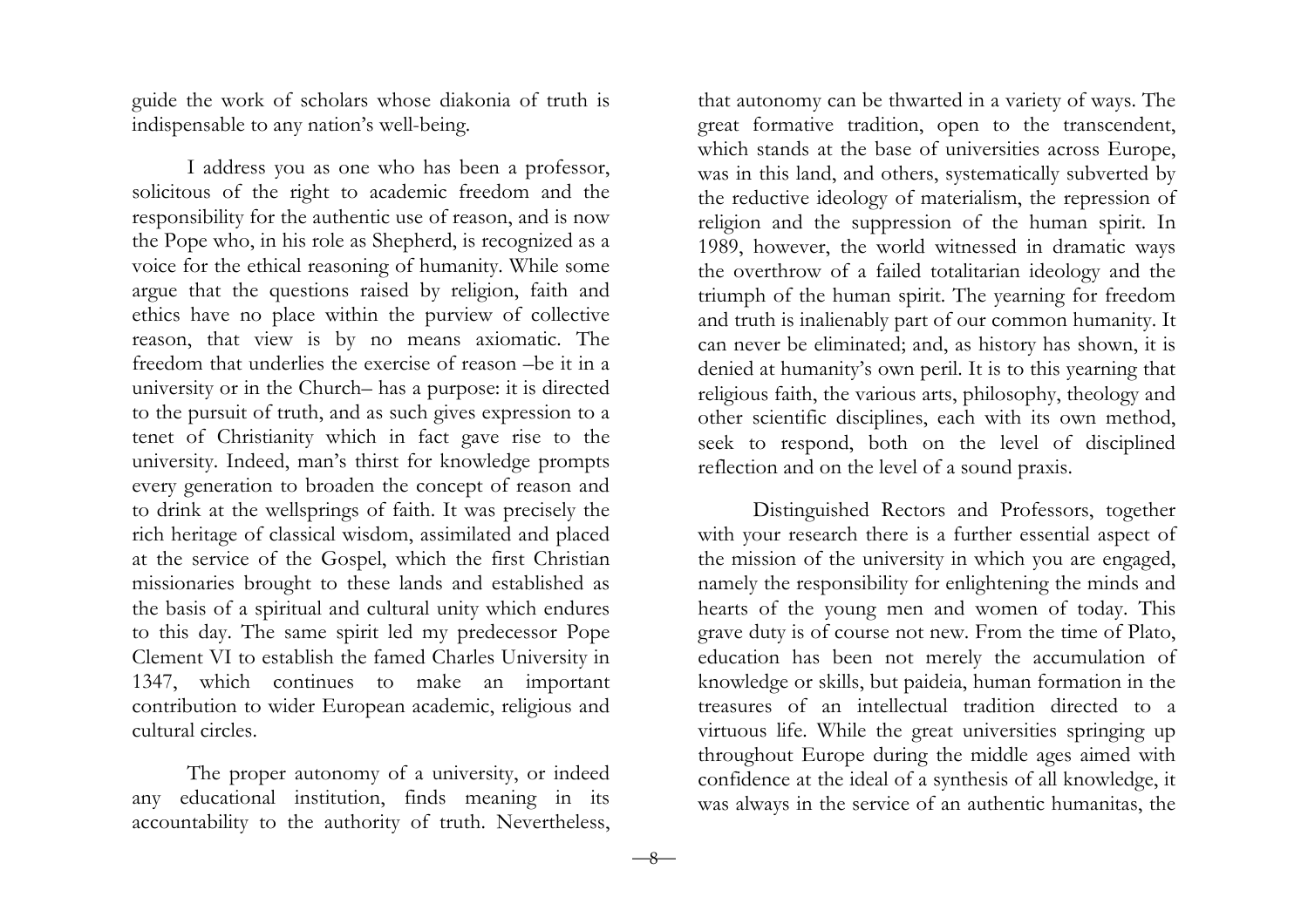perfection of the individual within the unity of a wellordered society. And likewise today: once young people's understanding of the fullness and unity of truth has been awakened, they relish the discovery that the question of what they can know opens up the vast adventure of how they ought to be and what they ought to do.

The idea of an integrated education, based on the unity of knowledge grounded in truth, must be regained. It serves to counteract the tendency, so evident in contemporary society, towards a fragmentation of knowledge. With the massive growth in information and technology there comes the temptation to detach reason from the pursuit of truth. Sundered from the fundamental human orientation towards truth, however, reason begins to lose direction: it withers, either under the guise of modesty, resting content with the merely partial or provisional, or under the guise of certainty, insisting on capitulation to the demands of those who indiscriminately give equal value to practically everything. The relativism that ensues provides a dense camouflage behind which new threats to the autonomy of academic institutions can lurk. While the period of interference from political totalitarianism has passed, is it not the case that frequently, across the globe, the exercise of reason and academic research are –subtly and not so subtly– constrained to bow to the pressures of ideological interest groups and the lure of short-term utilitarian or pragmatic goals? What will happen if our

culture builds itself only on fashionable arguments, with little reference to a genuine historical intellectual tradition, or on the viewpoints that are most vociferously promoted and most heavily funded? What will happen if in its anxiety to preserve a radical secularism, it detaches itself from its life-giving roots? Our societies will not become more reasonable or tolerant or adaptable but rather more brittle and less inclusive, and they will increasingly struggle to recognize what is true, noble and good.

Dear friends, I wish to encourage you in all that you do to meet the idealism and generosity of young people today not only with programmes of study which assist them to excel, but also by an experience of shared ideals and mutual support in the great enterprise of learning. The skills of analysis and those required to generate a hypothesis, combined with the prudent art of discernment, offer an effective antidote to the attitudes of self-absorption, disengagement and even alienation which are sometimes found in our prosperous societies, and which can particularly affect the young. In this context of an eminently humanistic vision of the mission of the university, I would like briefly to mention the mending of the breach between science and religion which was a central concern of my predecessor, Pope John Paul II. He, as you know, promoted a fuller understanding of the relationship between faith and reason as the two wings by which the human spirit is lifted to the contemplation of truth (cf. *Fides et Ratio*,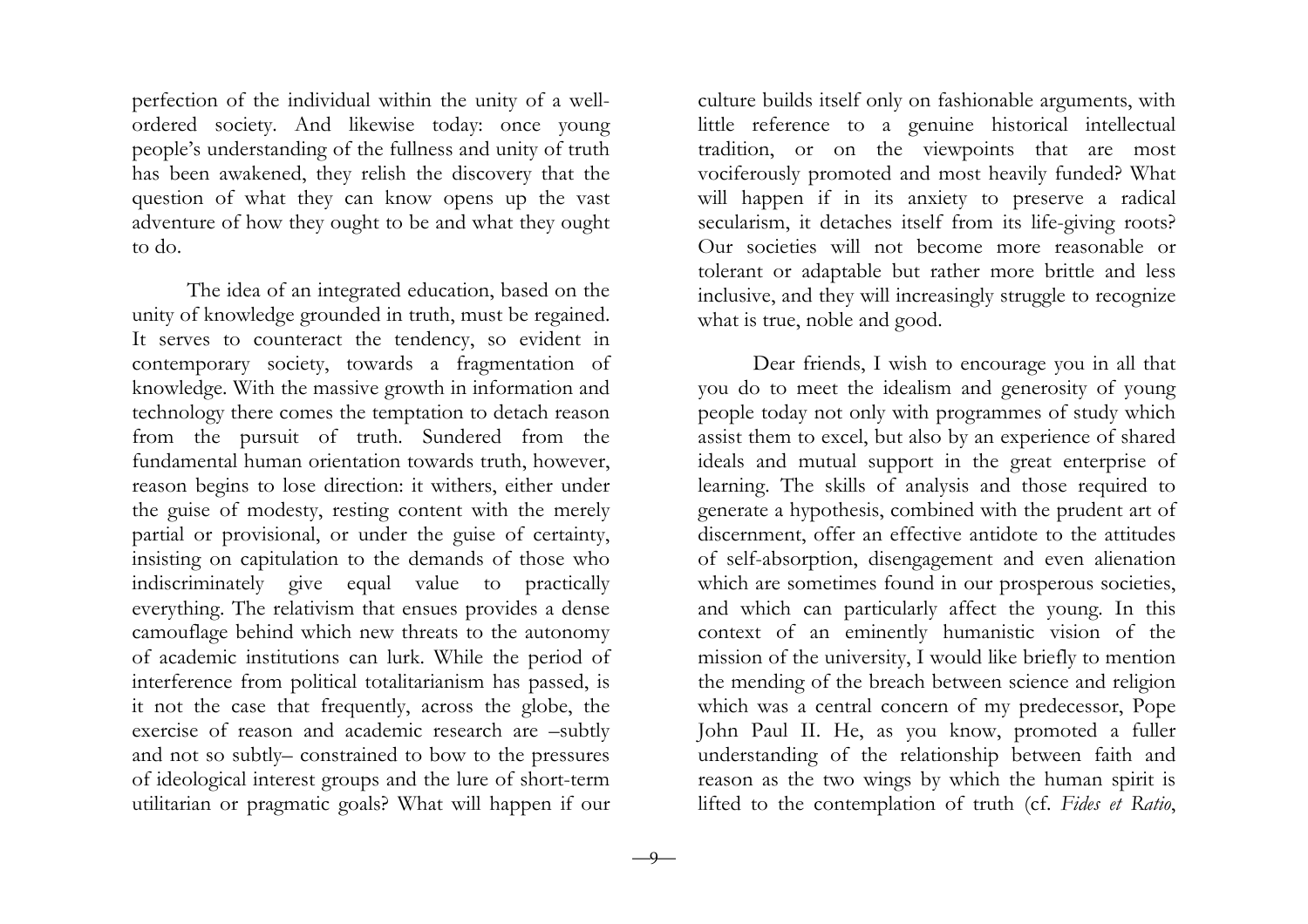Proemium). Each supports the other and each has its own scope of action (cf. *ibid*., 17), yet still there are those who would detach one from the other. Not only do the proponents of this positivistic exclusion of the divine from the universality of reason negate what is one of the most profound convictions of religious believers, they also thwart the very dialogue of cultures which they themselves propose. An understanding of reason that is deaf to the divine and which relegates religions into the realm of subcultures, is incapable of entering into the dialogue of cultures that our world so urgently needs. In the end, "fidelity to man requires fidelity to the truth, which alone is the guarantee of freedom" (*Caritas in Veritate*, 9). This confidence in the human ability to seek truth, to find truth and to live by the truth led to the foundation of the great European universities. Surely we must reaffirm this today in order to bring courage to the intellectual forces necessary for the development of a future of authentic human flourishing, a future truly worthy of man.

With these reflections, dear friends, I offer you my prayerful good wishes for your demanding work. I pray that it will always be inspired and directed by a human wisdom which genuinely seeks the truth which sets us free (cf. Jn 8:28). Upon you and your families I invoke God's blessings of joy and peace.

#### ADDRESS TO THE PONTIFICAL ACADEMY OF **SCIENCES**

(Rome, Thursday, 28 October 2010)

Your Excellencies, Distinguished Ladies and Gentlemen,

I am pleased to greet all of you here present as the Pontifical Academy of Sciences gathers for its Plenary Session to reflect on 'The Scientific Legacy of the Twentieth Century'. I greet in particular Bishop Marcelo Sánchez Sorondo, Chancellor of the Academy. I also take this opportunity to recall with affection and gratitude Professor Nicola Cabibbo, your late president. With all of you, I prayerfully commend his noble soul to God the Father of mercies.

The history of science in the twentieth century is one of undoubted achievement and major advances. Unfortunately, the popular image of twentieth-century science is sometimes characterized otherwise, in two extreme ways. On the one hand, science is posited by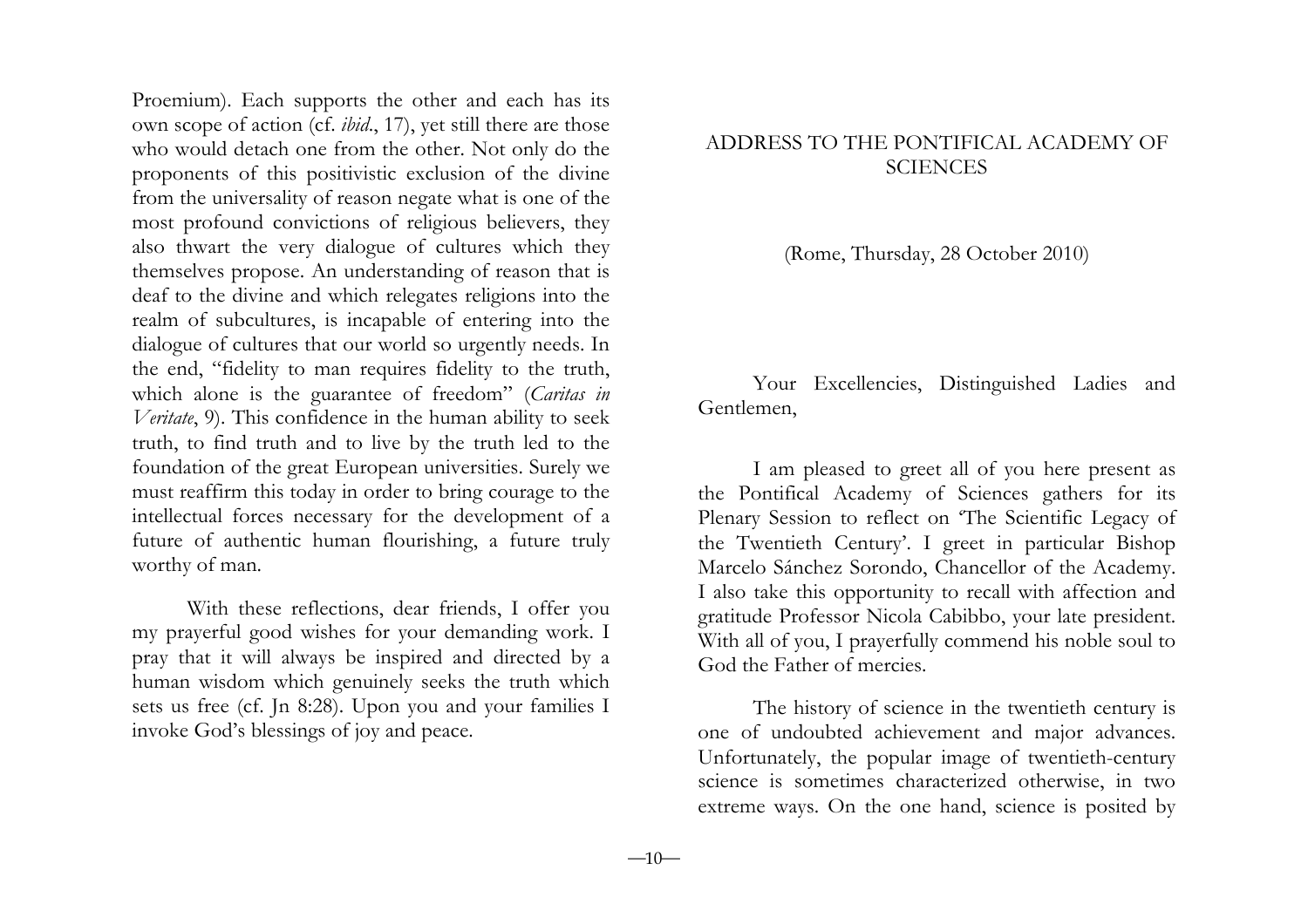some as a panacea, proven by its notable achievements in the last century. Its innumerable advances were in fact so encompassing and so rapid that they seemed to confirm the point of view that science might answer all the questions of man's existence, and even of his highest aspirations. On the other hand, there are those who fear science and who distance themselves from it, because of sobering developments such as the construction and terrifying use of nuclear weapons.

Science, of course, is not defined by either of these extremes. Its task was and remains a patient yet passionate search for the truth about the cosmos, about nature and about the constitution of the human being. In this search, there have been many successes and failures, triumphs and setbacks. The developments of science have been both uplifting, as when the complexity of nature and its phenomena were discovered, exceeding our expectations, and humbling, as when some of the theories we thought might have explained those phenomena once and for all proved only partial. Nonetheless, even provisional results constitute a real contribution to unveiling the correspondence between the intellect and natural realities, on which later generations may build further.

The progress made in scientific knowledge in the twentieth century, in all its various disciplines, has led to a greatly improved awareness of the place that man and this planet occupy in the universe. In all sciences, the common denominator continues to be the notion of

experimentation as an organized method for observing nature. In the last century, man certainly made more progress –if not always in his knowledge of himself and of God, then certainly in his knowledge of the macroand microcosms– than in the entire previous history of humanity. Our meeting here today, dear friends, is a proof of the Church's esteem for ongoing scientific research and of her gratitude for scientific endeavour, which she both encourages and benefits from. In our own day, scientists themselves appreciate more and more the need to be open to philosophy if they are to discover the logical and epistemological foundation for their methodology and their conclusions. For her part, the Church is convinced that scientific activity ultimately benefits from the recognition of man's spiritual dimension and his quest for ultimate answers that allow for the acknowledgement of a world existing independently from us, which we do not fully understand and which we can only comprehend in so far as we grasp its inherent logic. Scientists do not create the world; they learn about it and attempt to imitate it, following the laws and intelligibility that nature manifests to us. The scientist's experience as a human being is therefore that of perceiving a constant, a law, a logos that he has not created but that he has instead observed: in fact, it leads us to admit the existence of an all-powerful Reason, which is other than that of man, and which sustains the world. This is the meeting point between the natural sciences and religion. As a result, science becomes a place of dialogue, a meeting between